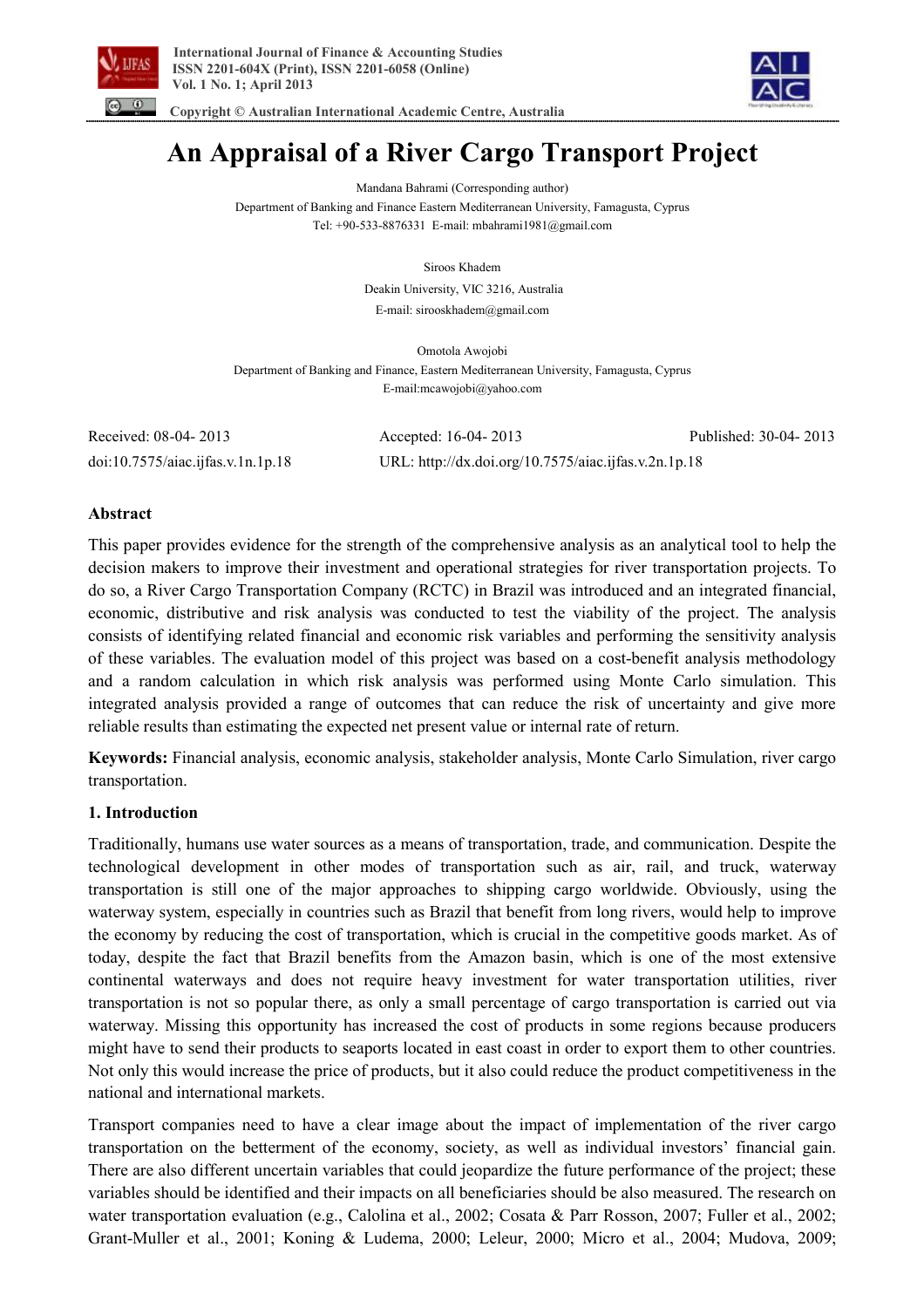Pearman et al., 2003; Peter Brett Associates, 2009; Sallin & Leleur, 2011; Wilmsmeier et al., 2009) has reported that researchers identified different set of influential variables and also employed a number of criteria for testing the outcomes of projects. However, analysts need to identify a reliable method that can inform them whether using waterway, compared to other transportation systems, is a worthwhile approach to goods transportation; and project appraisal would be an effective and efficient analytical method to help them with their decision-making process.

For the ease of explanation of comprehensive appraisal, a River Cargo Transportation Company (RCTC) in Brazil is represented and an integrated financial, economic, and risk analysis is used to determine probable costs and benefits associated with the lifecycle of the project so that it can be adapted to any other type of project under similar conditions. Assessment of the feasibility and sustainability of a RCTC is conducted in three stages based on the integrated analysis used by Harberger and Jenkins (2002). In the first stage, the conventional financial analyses (e.g., NPV, IRR, ADSCR, and LLCR as explained in the next section) are performed to determine the financial performance and viability of the project. In the second stage, the economic analysis is conducted to determine the sustainability of the project and its possible impacts on society. In the final stage, a sensitivity analysis is performed on the financial and economic results of the project to identify the potential risk variables that make the future of the project's outcome uncertain.

This integrated analysis shows that financial and economic values of the inputs and outputs of the project are different and they have different impacts and implications for stakeholders (investors and society) affected by the project. Results of sensitivity analysis, the risk analysis by using Monte Carlo simulation indicate that the outputs of the project will emerge through changing the risky variables under circumstances. Taken together, the results of the three-stage integrated analysis suggest that investment projects should be assessed by analyzing financial, economic and risk aspects of the project and their possible impacts of all affected stakeholders including investors, sponsors, policymakers, regulators, banks and society. The remainder of the manuscript is organized as follow: The next section describes the project and its specifications. Section III discusses the integrated analysis of financial, economic, stakeholder and risk assessment. Results of integrated analysis are presented in Section IV and conclusions, implications, contributions and potential limitations are provided in Section V.

# **2. The Project**

Brazil has two critical agricultural areas of soybean crop production, Cuiaba and Campo Grande, located in south west of the country. Currently, residents of these areas are supplied diesel oil by truck and pipeline, costing 101.00 R\$/ m<sup>3</sup> and to export soybean, they use truck to transport it to Sao Paulo, which costs 51.000 R\$/ton. The RCTC will transport wheat and diesel oil from Buenos Aires to Caceres city and bring back soybean from Caceres city to Buenos Aires via Parana River during the working life of project, which is fifteen years. The freight charges for diesel oil are 32.4 R\$/m<sup>3</sup> and 28 R\$/m<sup>3</sup> for barges and truck respectively. These charges for soybean are 10.9 R\$/ton and 7.3 R\$/ton for barges and truck respectively.

# *2.1. Project Financing*

The total investment costs of the proposed project is R\$ 18,375,000 that will be financed by 15% equity, with the total amount of R\$ 2,756,250 and 85% subsidized loan provided by the National Bank for Economic and Social Development of Brazil, with the total amount of R\$ 15,618,750. The loan has a strategic advantage bearing a low interest rate of 4% with a 10-year repayment period, and a one-year grace period after the construction is completed.

# *2.2. Investment Cost*

The cost benefit analysis starts by estimating all investment costs of the project, which are crucial for an accurate analysis of investment costs. The project needs the following capital investments: 30 Barges for grain, 12 Barges for diesel oil and another 3 for Push boats. It takes 12 months to build the barges, push boats, offices and workshop facilities totaling R\$18,375,000. It is assumed that the three convoys will be sold as scrap at the end of the project life.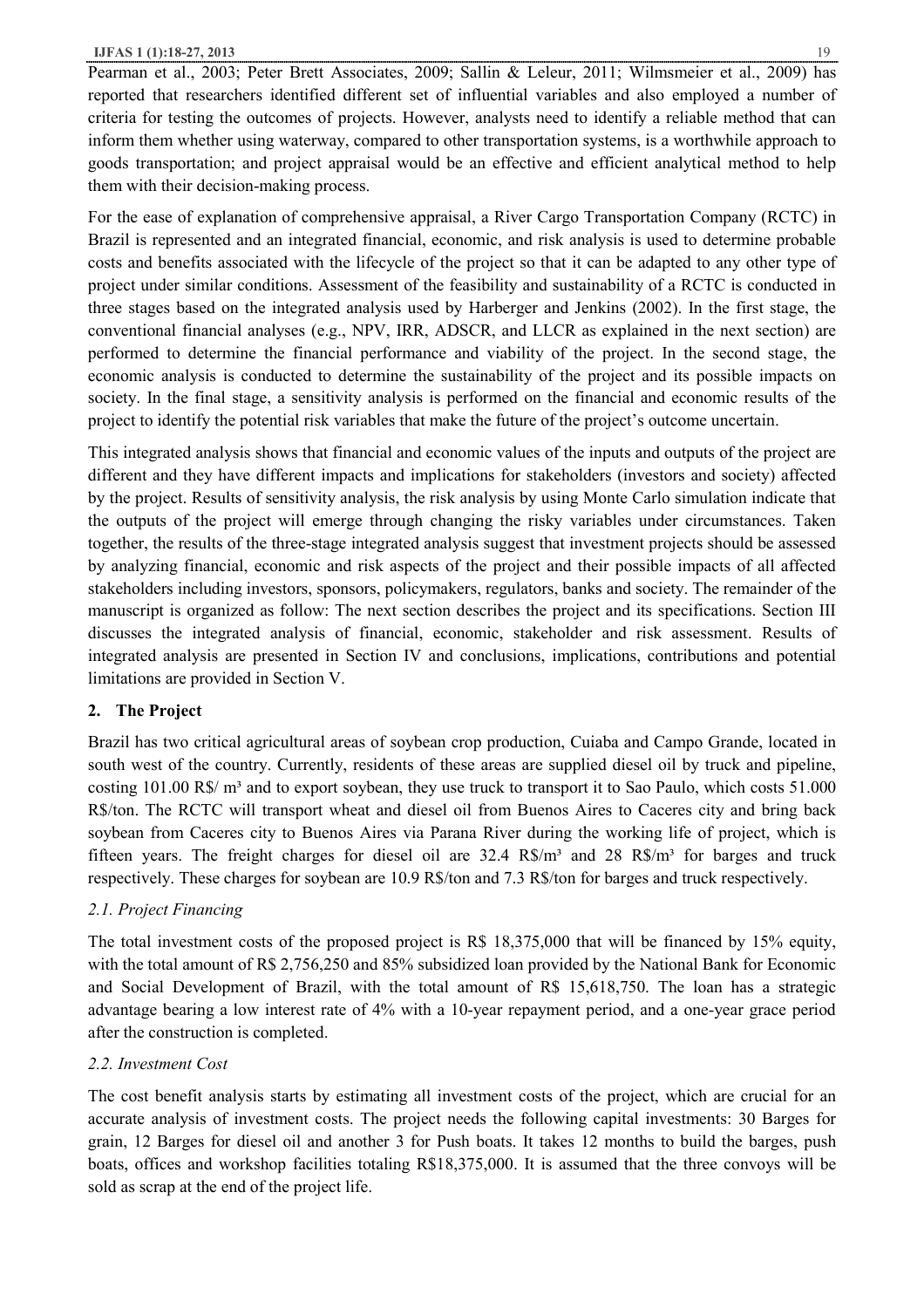After the estimation of construction costs is done, the annual number of trips downstream and upstream and its revenue should be taken into account. The project has 36 trips per annum downstream and upstream. The revenue and the number of each trip are as follows:

- · 10 barges of soybean are carried in each trip downstream. The load of each barge is 2.5 tones, and its freight revenue is 10.9 R\$/ton.
- 4 barges of wheat are carried with 2.5 ton per barge and 4 barges of diesel oil with 4.5m<sup>3</sup>/barge in upstream trips. The freight revenue for wheat is 10.9 R\$/ton and for diesel oil is  $R$32.4/m<sup>3</sup>$ .

Additional operating costs such as labor wages; maintenance and repair, fuel, port expenditure and insurance are also being taken into consideration. All the mentioned costs and benefits, which are required for construction of cash flow statement, will be recorded in table of parameters.

### *2.3. Revenue*

The revenue of this project comes from the freight of soybean upstream, wheat and diesel oil downstream. As this revenue increases, the profitability of project increases. Table 1 illustrates the net revenue statement of the project.

| Year                                 |         | 2       | $3 - 15$ |
|--------------------------------------|---------|---------|----------|
| Freight Revenue:                     |         |         |          |
| Soybean                              | 4905.0  | 7357.5  | 9810.0   |
| Wheat                                | 1962.0  | 2943.0  | 3924.0   |
| Diesel Oil                           | 10497.6 | 15746.4 | 20995.2  |
| Service Tax                          | 868.2   | 1302.3  | 1736.5   |
| <b>Total Revenue (R\$ thousands)</b> | 18232.8 | 27349.2 | 36465.7  |

Table 1: Net Revenue Statement (R\$ thousands)

This project was supposed to start in year zero. Startup costs in year zero totaled R\$18,375 and is projected to generate revenue in year 1. They will generate R\$18,232.8 revenue in the first year of operation, working with 50% of its capacity, R\$ 27,349.2 revenue in second year, working with 75% of its full capacity and R\$ 36,465.7 revenue from the third year onwards.

# **3. The Integrated Analysis**

# *3.1.Financial Analysis*

The project owners and operators tend to invest in the financial strength of the enterprise and its ability to generate a sufficient return on investment (Jenkins, 2002). This can be assessed by the financial analysis of project that enables different parties involved in the financing of the project to evaluate its financial performance and viability; they can achieve this goal by evaluating the amount of revenues and costs as well as the future net cash flow that project will generate. Simply, financial analysis can show how much the owner will earn from the net cash flow of the future performance of the project after deducing their initial investment costs. It measures the change in their wealth created by the project and indicates the strength of the project to repay its debt obligation during its lifetime.

Financial analysis of the project will assess from two different viewpoints: bankers and owners' perspectives. Bankers want to know whether the project is able to pay the loan repayment from the cash generating of the project without the loan financing. All the revenues obtained during the operation of the project and expenditures spent on making these revenues will be counted. In other words, they do not include inflow of granting loan and outflow of loan repayment in their analysis. Then the Annual Debt Service Coverage Ratio (ADSCR) and Loan Life Coverage Ratio (LLCR) will be determined to inform creditors concerning the adequacy of the net cash flow of the project for different loan levels and terms of loans.

On the other hand, owners of the project consider any loan or grant as cash inflows, loan repayments and interest expenses as outflows along with the financing arrangement to appraise the financial viability of the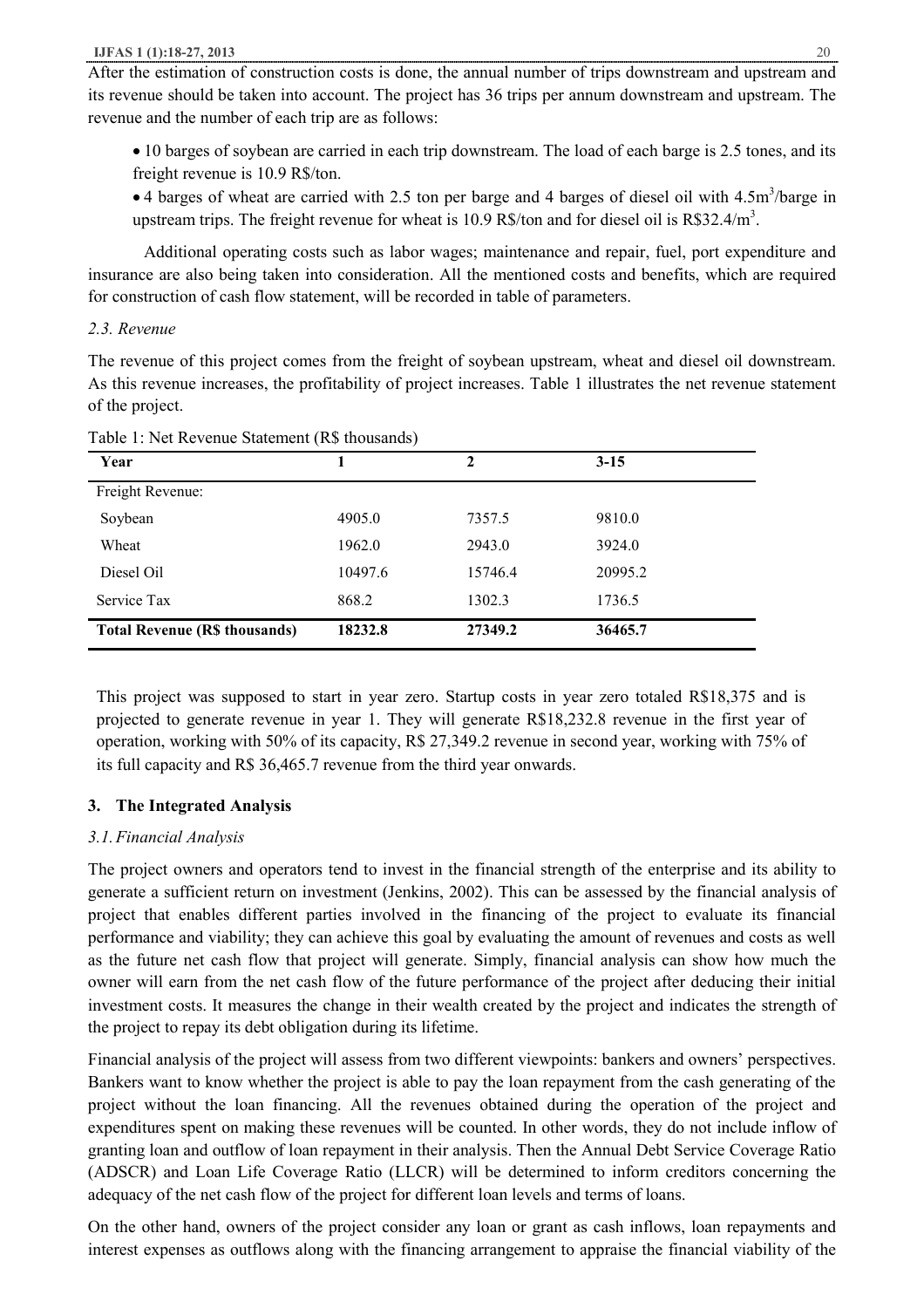#### **IJFAS 1 (1):18-27, 2013** 21

project during its lifetime. They are interested to know the amount of revenue that the project generates and the amount of benefit they gain above their debt service obligations. This requires them to develop the cash flow statement as the central piece of financial appraisal. Then the net present value (NPV) is calculated to show the projected amount of annual net cash flow for the project. The higher the NPV, the more amounts of net cash flow for equity holders and the more profitable the project will be for them. Another means of assessment is internal rate of return (IRR), which shows the rate of return investors gain after recovering their invested capital; the IRR higher than discount rate is desirable for investors.

### *3.2.Economic and Stakeholder Analysis*

After evaluating the project from investors' perspective, economic analysis is carried out to assess the impact of undertaking the project on the entire society and to determine if the public resources are distributed in the best way. For the purpose of economic appraisal, the true values of resources used or benefits generated for the economy should be identified. In reality, market prices are distorted even by the inefficiency of the market or by distortions such as taxes, tariffs, subsidies, import duties and excise taxes, which have prevailed impact on project and made the financial prices of each item of cost and benefit different from that of economic prices. In order to carry out economic analysis, the economic cash flow statement should be conducted in which the financial values of inputs and outputs are adjusted to their economic values by employing conversion factors (CFs). Then based on the economic cash flow statement, the economic NPV of project will be calculated by using economic discount rate.

### *3.3. Stakeholder Impact Assessment*

Traditional method of cost benefit analysis undertook the financial and economic analysis, leaving the interaction of the financial and economic outcomes to some extent unidentified. However, there is difference between financial and economic values, called externalities, which is a source of benefit (or lost) for different groups, organizations or individuals such as consumers, government and labor forces affected by the project. These differences show the benefit or cost of other beneficiaries of the project apart from its sponsors. The distributive analysis will be employed to analyze the allocation of these externalities to various parties through the life of project and to examine how the setting up of the project will affect them. For the river cargo transportation project, two groups of stakeholders, who will be affected by carrying out this project, are identified: government and labor. There are also other affected groups such as the transporters, residents of cities where the project is executed, producers of beans and other labor forces who are indirectly involved in the execution of the project.

### *3.4. Sensitivity and Risk Analysis*

The last step of integrated analysis is risk analysis of the financial and economic results of the project conducted to identify the risky variables that make the future of the project outcomes uncertain. The future uncertainty can have an influence on the outcomes of the project. The costs, prices and quantities that we estimate are rarely certain; they are connected to various outcomes, which could make the project risky. By doing sensitivity analysis, risky variables that have crucial impact on the project outcomes are identified and the impact of the change in variables is considered. This needs to account for the effects of "aggregate costs and benefits", "critical cost and benefit items" and "the effect of delay" on the outcomes of the project. There is some shortcoming associated with sensitivity analysis such as testing one variable in each time, ignoring the probability of happening of the events and correlation between variables. In order to overcome these shortcomings, Monte Carlo simulation is employed to calculate the range of possible outcomes; this needs to specify the probability distribution of the risky variables, which emerged from sensitivity analysis, as well as the correlation between different components. Running the program gives a set of results on the NPVs of the project on the continuum of worst to best scenarios. The outcomes can be analyzed by a set of statistics such as mean value, minimum and maximum values, standard deviation and variance.

### **4. Results**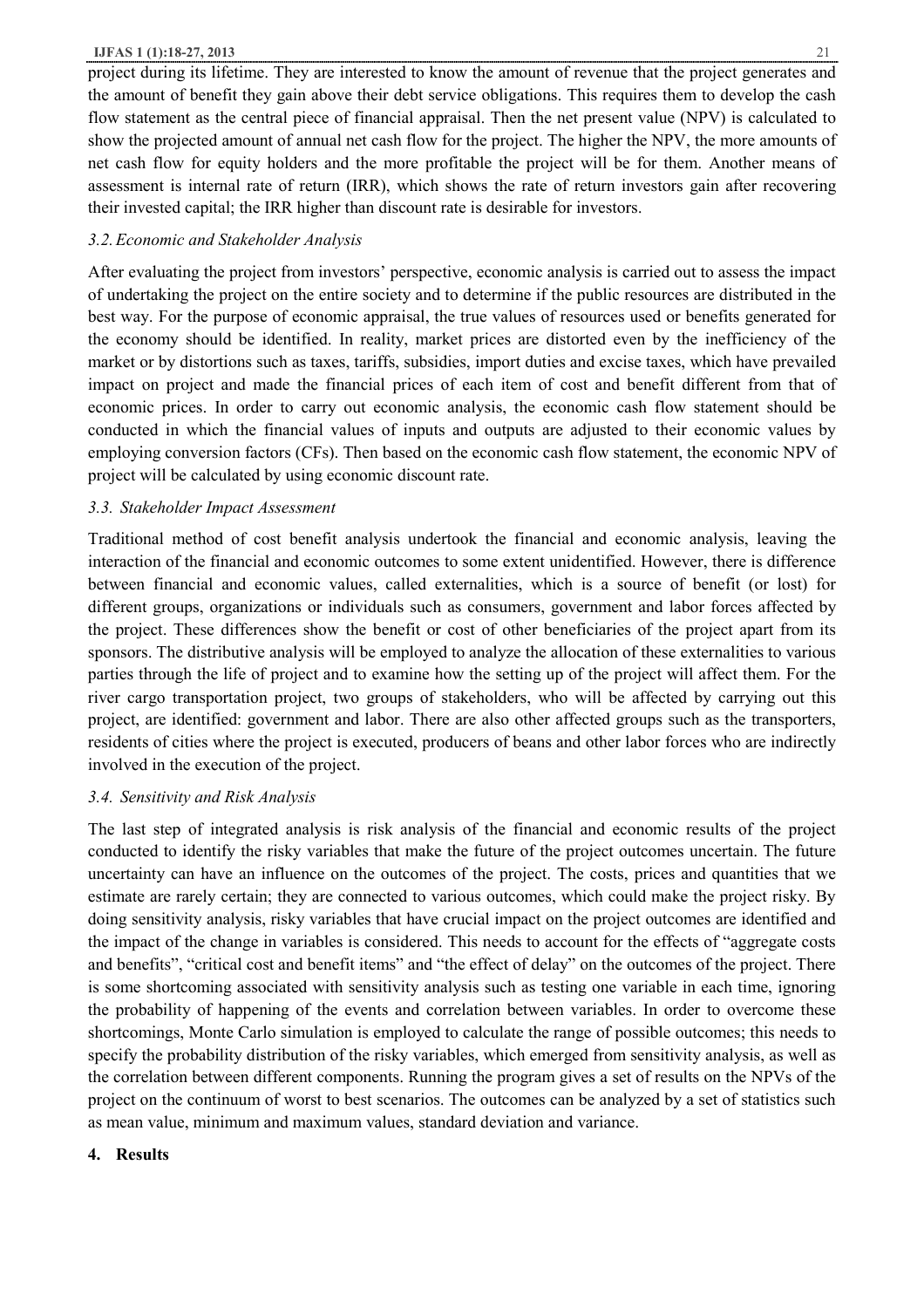# *4.1. Financial Analysis Results*

### 4.1.1 Total Investment (Bankers') Perspective

As explained before, Bankers use the ADSCR and the LLCR criteria to assess the financial sustainability of the project to be assure the project is able to repay the debt obligations from its operating income. After conducting financial statement of the project, it is time to extract relative ratios that help investors and creditors for their decision-making policy regarding the future performance of the project; this will include the approach they want to take to finance and the amount of financing the project. The proposed project will be financed by a low interest rate loan, which should be paid during a 10-years period, after a one-year grace period the project pays its loan interest. The result of calculating ADSCR and LLCR are summarized in Table 1 as follows:

| Year 1 2 3 4 5 6 7 8 9 10                     |  |  |  |  |  |
|-----------------------------------------------|--|--|--|--|--|
| ADSCR 1.1 1.0 1.4 1.3 1.5 1.8 2.0 2.5 2.6 3.1 |  |  |  |  |  |
| LLCR 1.5 1.6 1.8 1.9 2.0 2.3 2.5 2.7 2.9 3.1  |  |  |  |  |  |

Table 1: The ADSCR and LLCR Ratios

As 1.5 is considered to be the benchmark for the ADSCR, it seems that project may have difficulty for its debt repayments. The results indicate that during the first four years, the ADSCR is not strong enough to guarantee lenders for receiving the principals and interests of their loan. However, from the fifth year the project will have a financial stability to be able to meet its obligation from its operating income without difficulty. Moreover, the LLCR indicates that the project might be able to meet its obligations by its future cash flows.

The reason for having low ADSCR and LLCR is that the fuel cost of this project is high and the duration of cost repayment, which shows by account payable, is around 15 days. This reduces the liquidity of the project from banker's point of view because they need higher cash flow after the project repays all operating costs. Moreover, the debt/equity ratio of the project is high, 85%, and project owners have to pay more debt service in each year; consequently, it increases cash outflow and reduces the ADSCR and LLCR ratios.

# 4.1.2. Equity Holder (Owners') Perspective

Investors use NPV of net cash flow after financing in order to identify the amount of earning from the net cash flow of the future performance of the project when their initial investment cost is deducted. Using 15% discount rate shows that the proposed project will generate R\$ 4,294 NPV. This NPV shows that the project could generate enough cash flow to make a good return for their investors after paying its debt obligations. Another criterion for evaluating investment is IRR that shows the interest rate that makes NPV of cash flows equal to zero; the higher IRR shows the better return on investment and, therefore, the lower the risk of investment. In this analysis, IRR is equal to 35%, which is higher than the real rate of return owners like to obtain from their investment.

Calculation shows that investment on this project makes sense for investors. The main point is that this project is highly leveraged; it means that the investment on this project is by debt that is less expensive than equity. Thus project would provide a high positive return for stakeholders and benefit the tax deductibility of financing, though the risk of bankruptcy should not be neglected. Sensitivity analysis will show how much this NPV is reliable.

### *4.2. Economic Results*

Doing an economic analysis needs to calculate national economic parameters that has critical affect on financial values. The national economic parameters are assumed as foreign exchange premium FEP, 8% the economic opportunity cost of capital (EOCK), 12%, the import tariff, 25%, and the export tax, 5%. The 5% service tax is levied on the freight prices. The actual income tax is equal to 25% in the base year, 33% in second year, 37% in third year and 34% from year four onward.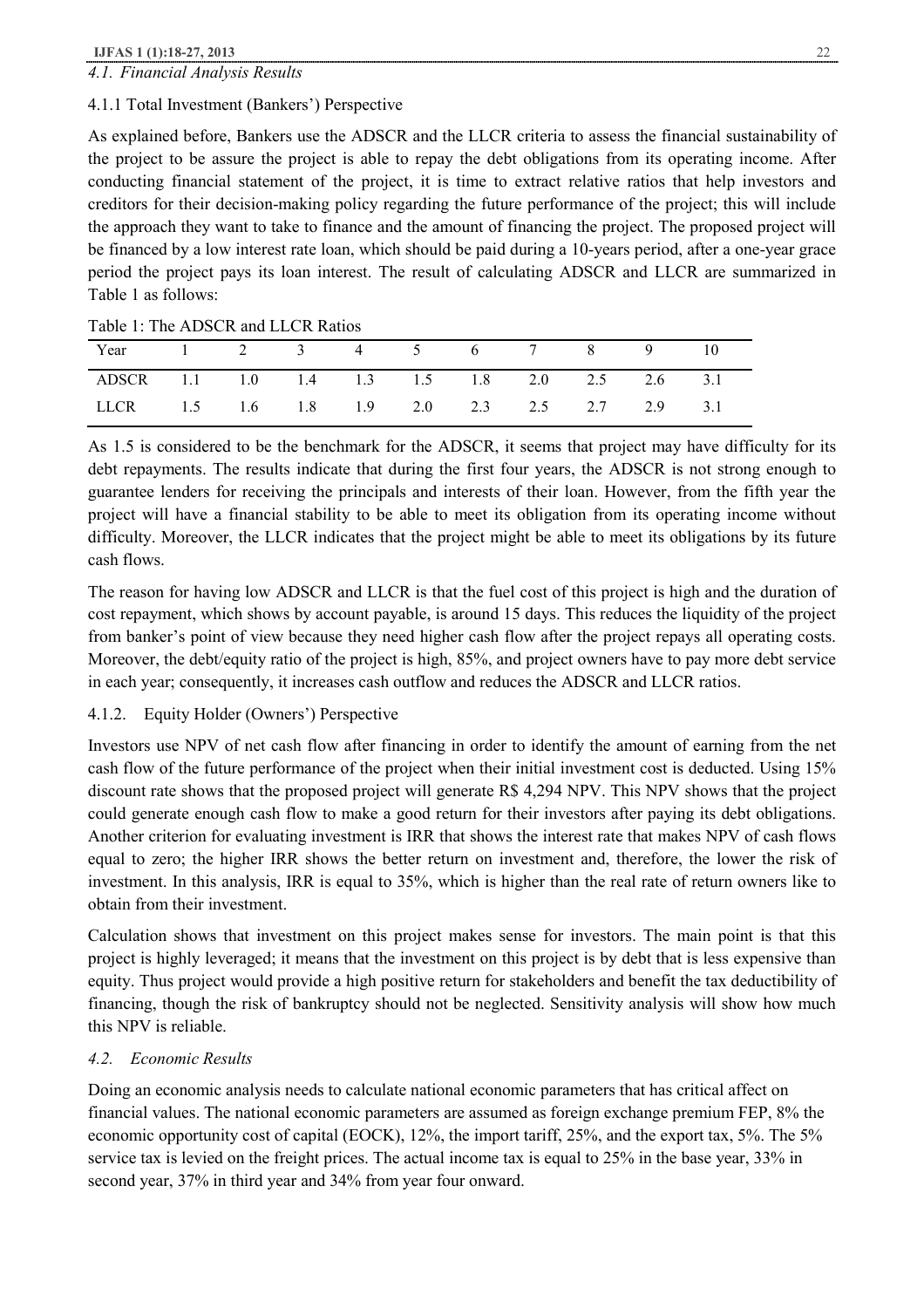In order to remove distortions from all benefits and costs items and adjust them to economic prices, the conversion factor should be calculated. The formula below shows the algebraic calculation of the conversion factor:

$$
CF_i = \frac{Economic \text{ Value}}{Financial \text{ Price}}
$$

The explanation of calculation of CF for different items is given below:

4.2.1. Economic Opportunity Cost of Labor (EOCL)

The economic opportunity cost of labor (EOCL) shows the occasion of using labor for one project on alternative market. In other words, the Economic Opportunity Cost of Labor (EOCL) is the value to the economy of activities given up by workers including non-market costs (benefits) associated with the change in employment (Harberger, et al 2010).

The proposed project is classified into two different categories of employees: skilled officers and managers and unskilled sailors and deckhands. The EOCL for unskilled labor is equal to supply price ( $EOCL = Ws$ ). The unskilled employees are not supposed to pay tax. It is considered that the skilled labors migrate from other regions to the project. However, to calculate the EOCL for the skilled labor the following formula is used:

$$
EOCL = W_g^S (1-T) + H_d W_a T
$$

In which  $W_g^S$  is the supply price of the project,  $W_a$  is the gross-of-tax wage of labor from alternative sources,  $H_d$  is reduced demand for workers elsewhere, and T is the income tax rate levied on workers in all regions.

Based on the above formula, the EOCL for the skilled labor is equal to R\$36,230 and for the unskilled labor is equal to R\$9,160. The financial value for evaluating conversion factor is considered as the labor's annual salary. The economic conversion factor for the skilled labor is equal to 0.852 and 0.784 for the unskilled labor. Since the economic conversion factor of this project for both the skilled and unskilled labor is less than 1, this project has more benefit for the economy than employees.

### 4.2.2. Economic Conversion Factor for Tradable Outputs

For all tradable goods additional non-tradable services such as transportation costs and handling charges are imposed that distort the market. Thus, by calculating conversion factor for tradable outputs these distortions will be removed from the market prices and the values will be adjusted in economic prices. In this point, the economic price of exportable outputs is in hand. The conversion factor for exportable outputs is calculated as follows:

$$
CF = \sum (Share_{Item} * CF_{Item})
$$

For the proposed project, steel, wood, cement and machinery are considered as exportable outputs that are used as inputs by the project and freight revenue of soybean, wheat and diesel oil as exportable output. 30% of handling price and 80% of freight price is taken into account as tradable. Adjusting the FEP, handling and freight price with financial price, the economic value and conversion factor for each item is in hand. The economic value and conversion factor of all exportable components are given as follows:

| <b>Item</b>            | <b>Conversion Factor</b> |  |  |
|------------------------|--------------------------|--|--|
| <b>Freight Revenue</b> | 1.085                    |  |  |
| components:            |                          |  |  |
| Soybean                | 1.085                    |  |  |
| Wheat                  | 1.085                    |  |  |
| Diesel Oil             | 1.085                    |  |  |
|                        |                          |  |  |
| <b>Buildings</b>       | 0.97                     |  |  |

Table 2: Conversion Factors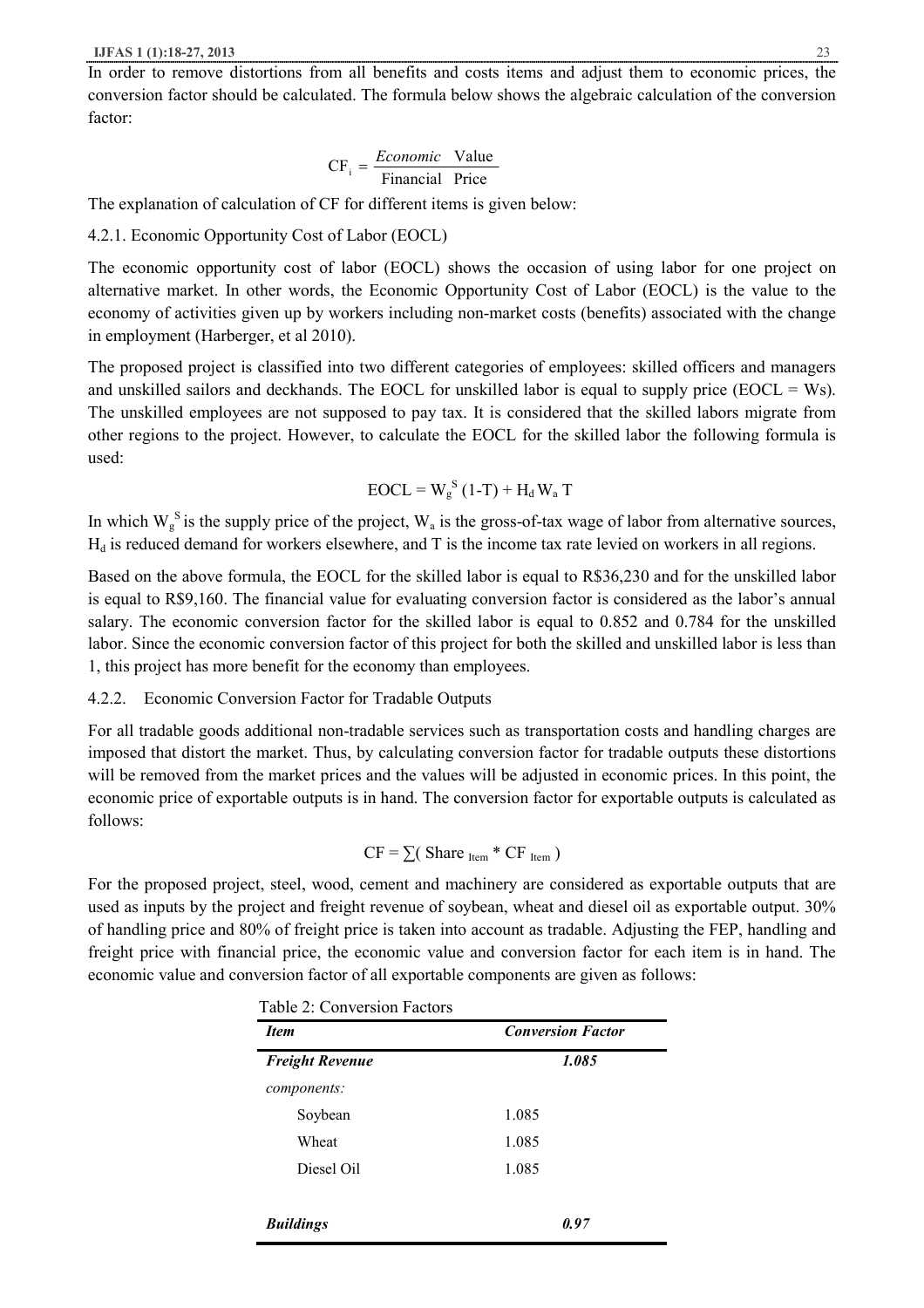| components:               |      |
|---------------------------|------|
| <b>Bricks</b>             | 0.90 |
| Cement                    | 1.37 |
| Steel bar                 | 1.08 |
| Labor                     | 0.78 |
| Others                    | 1.00 |
|                           |      |
| <b>Barge and Boat</b>     | 0.93 |
| <b>Operating Expenses</b> |      |
| Components:               |      |
| Labor, Skilled            | 0.85 |
| Labor, Unskilled          | 0.78 |
| Maintenance               | 0.94 |
| Dry docking               | 0.94 |
| Fuel(diesel)              | 0.98 |
| Port expense              | 0.94 |
| Insurance                 | 1.08 |

The conversion factor for the residual value of the assets of the project is the same as their related investment costs of assets.

### 4.2.3. Economic Conversion Factor for Non-Tradable Outputs

Like tradable components, distortions should be adjusted to non-tradable components. In this case, sand and brick are assumed as non-tradable. The economic value of these components can be approximated by formula below:

### Economic Value =  $Wd * Pd + Ws * Ps$

The weight of demand and supply for brick is considered as 0.33 and 0.67 respectively. By considering R\$33.93 as a demand price and R\$29 as a supply price of brick, the economic value of brick is R\$30.63 and, consequently, the conversion factor of brick is 0.90. On the other hand, the weight of demand for sand is 0.38, weight of supply is 0.62, the demand price is R\$35.1 and the supply price is R\$30 resulting in the economic value of R\$31.94 and conversion factor of 0.91.

### 4.2.4. Other Conversion Factors

Items such as land and change in cash balance have conversion factor equal to 1 because there is not any existing distortion on them. Conversion factor for changing in receivable account is assigned with the same conversion factor of the freight revenue, which is 1.08 in this project. The conversion factor for account payable is considered as the sum of the share of conversion factor of the corresponding operating expenses items except for labor. The calculation is pronounced in the formula:

$$
CF = \sum \text{Share} * CF \text{ of the related operating cost}
$$

The conversion factor for account payable is equal to 0.98.

Comparing the economic inflow and financial inflow of the project, the economic inflow of project is higher because CFs of the economic revenue is greater than one. On the other hand, almost all of the outflow items have conversion factor less than one. Implying the costs of the project is less for the economy than for the owner. Using the economic opportunity cost of capital as a discount rate, the economic NPV of project is calculated. In this case, the economic NPV of the project will be equal to R\$ 28,884.7 if 12% EOCK is used.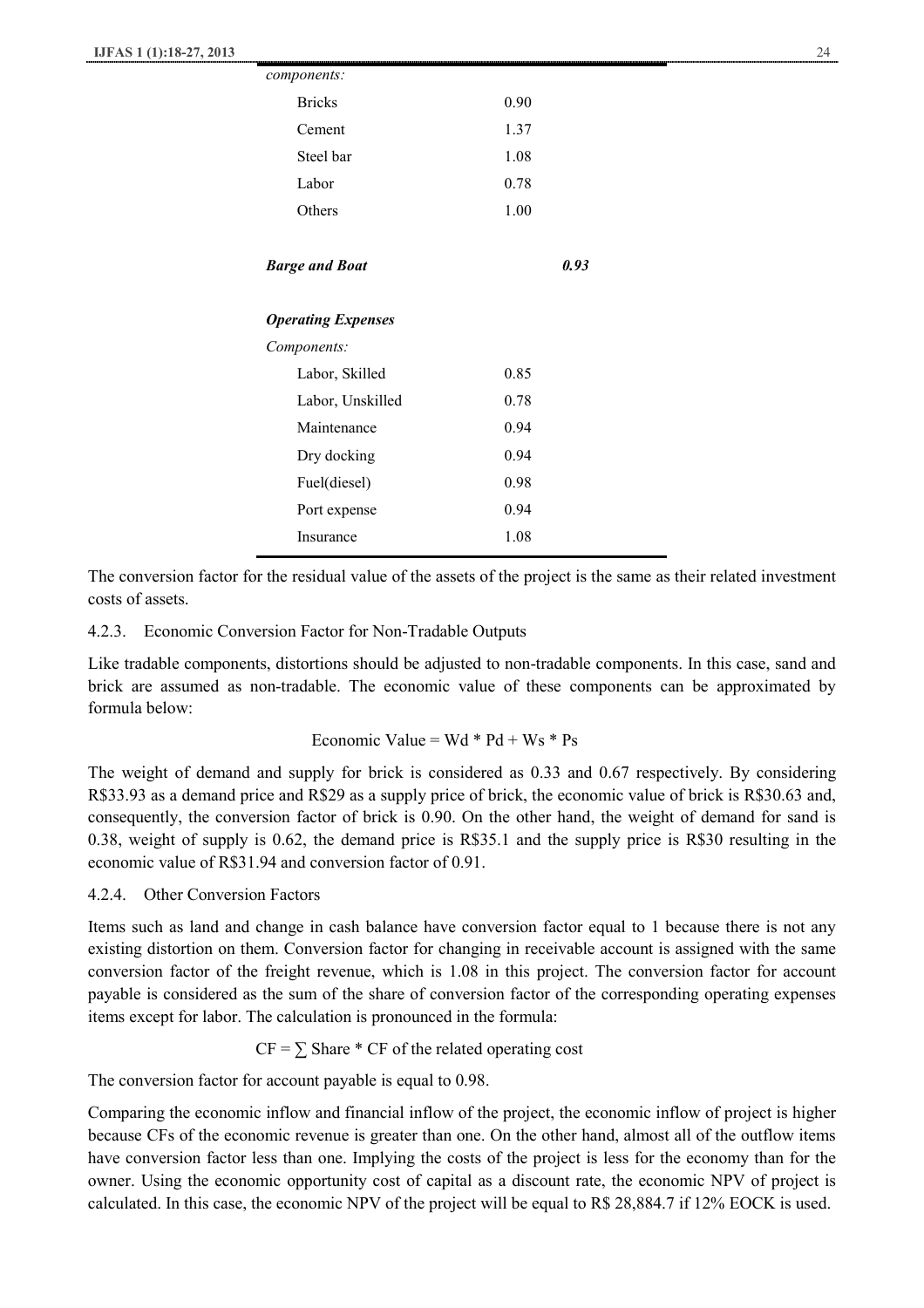### 4.2.5. Foreign Exchange Premium (FEP)

The proposed project is located in Brazil and freight is carried out by barges to Argentina. Both countries, then, have to use different currencies during this transaction. The exchange rate between the countries is considered to be 1. There are some distortions that make using foreign currency costly for economy. For the purpose of economic analysis, these distortions should be removed and economic exchange rate  $(E^e)$  be used rather than market exchange rate  $(E^m)$ . Using  $E^e$  removes distortion and adjusts  $E^m$  to  $E^e$ . FEP is calculated as:

$$
FEP = (Tariff Revenue + Expert Subsidies - export Taxes) / (value of Import + Value of Expert)
$$

Analysts use FEP to calculate the economic conversion factors of tradable and non-tradable sectors. The FEP for this project is calculated as 8%.

### *4.3. Stakeholder Analysis Results*

Stakeholder analysis helps the analysts to identify the beneficiaries and the amount of the benefit they make if the project is undertaken. One of the beneficiary groups of the project are the employees, who benefit from higher wages paid by the project compared with the alternative labor market wages. The total labor externalities for the proposed project is equal to R\$ -1,137.

The government externalities emerge from revenues and costs. In this case the government benefit is equal to R\$26,669. The government will collect tax revenue on freight services of R\$ 16,964.2, R\$1,293.6 on investment costs, R\$ 4,238 on operating costs, and R\$ 4,210.9 on income taxes.

### *4.4. Sensitivity and Risk Analysis Results*

The results of "what if" analysis shows that the project outcomes are sensitive to change in cost overrun factor, fuel price, freight price of soybean, wheat and diesel oil as well as the number of trips for soybean, wheat and diesel oil. A small fluctuation in each of these factors has a great impact on the outcomes of the project. If this change rises in cost items, more resources should be used in order to run the project and, consequently, the NPV of the project would decline. Costs and outcomes of the project are negatively correlated while this correlation between freight prices and outcomes is positive. As explained before, in order to overcome the shortcomings of the sensitivity analysis, the risk analysis is performed.

For the RCTC, the probability distribution for cost overrun factor is a step with a minimum value of 0% and maximum value of 50% with the higher probability of occurring between the range of 0 to 40%. This distribution for number of trips of soybean, wheat and diesel oil is also a step with the range of change from 32 to 42 for all. Furthermore, the probability distribution for fuel price in this project is normal with the mean of 24 and standard deviation of 2.4 in the base case. Likewise, its freight price of soybean and wheat has a normal distribution has the mean of 10.9 and standard deviation of 1.38 in the base case for both prices. Diesel oil also has normal distribution with mean of 32.4 and standard deviation of 3.24. The results indicated that in the proposed project the fuel price is 95% correlated with the freight prices.

Figure 2 shows the cumulative distributive function of the financial NPV of the project. The distribution demonstrates the results from the lowest to the highest value after 10000 times running the simulation. The minimum value will be achieved if all negative condition happened. However, this process will be the other way around for the maximum value so that it will be fulfilled provided that all positive conditions are met. Figure 2 also indicates that it is 27.3% probable that the project has negative financial NPV which means the owner of project will face with a high level of risk of failure. The financial NPV of project is changed from minimum value of R\$ -21,220.8 to maximum value of R\$ 29,042.9. The deviation from the expected value of the financial NPV is R\$ 6,723.6, which is higher than mean value and makes the estimation risky. The derivative results are shown in Figure 2 below: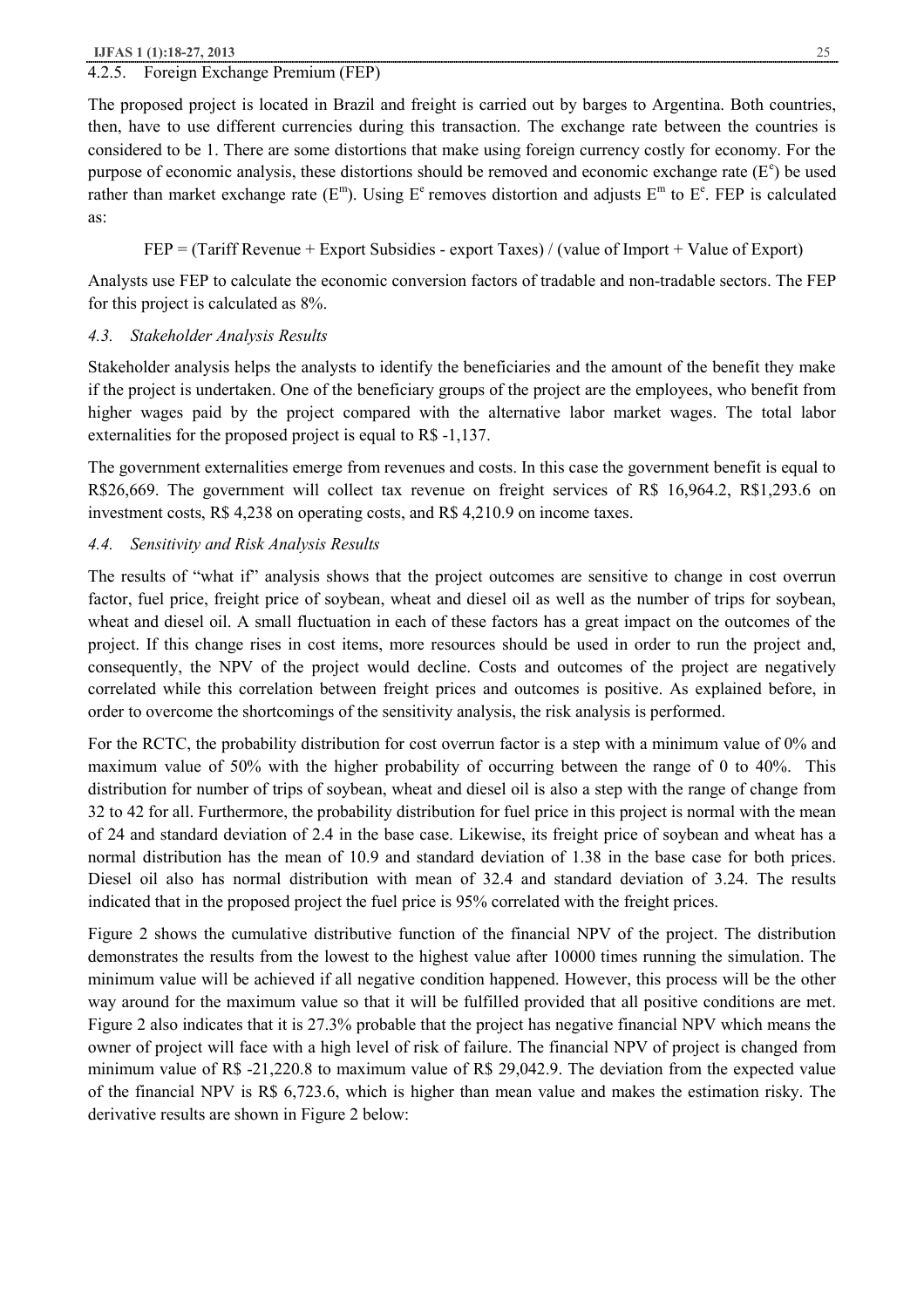

 **Figure 1**: Cumulative Distribution of Financial NPV

Table 3 statistically shows the summary of risk analysis of NPVs and the probability of NPVs higher than zero.

Table 3: Summary of Risk Analysis Results of NPVs

| Items                       | <b>Financial NPV</b> | Economic NPV | Externalities<br><b>NPV</b> |
|-----------------------------|----------------------|--------------|-----------------------------|
| Expected NPV(R\$ thousands) | 4.294.0              | 28,884.7     | 27,816.0                    |
| <b>Standard Deviation</b>   | 6,723.6              | 12,901.1     | 5,377.4                     |
| Minimum Value               | $-21,220.8$          | $-11,555.6$  | 15,328.4                    |
| Maximum Value               | 29,042.9             | 80,872.5     | 50,747.7                    |
| Probability of NPV>0        | 72.70%               | 99.61%       | 100%                        |

The economic results indicate that the likelihood of negative economic NPV is almost zero. The range of change in economic NPV is from R\$ -11,555.6 while the NPV is in its lowest value to R\$ 80,872.5 when NPV is in its highest value. It means that this project is economically viable in all ranges.

The Externality analysis results imply that the river cargo transportation project has benefit for other beneficiaries in all scenarios. In the worst case they expect to earn minimum benefit equal to R\$ 15,328 thousand and in the best case their expectation will be R\$50,747 thousand.

With regard to assessing the viability of project to the strength of debt repayment from year 1 to year 4, project has ADSCR less than benchmark, 1.5. The results of risk analysis are as follows:

| Items                     | <b>ADSCR</b><br>Year 1 | <b>ADSCR</b> Year<br>2 | <b>ADSCR</b> Year<br>3 | <b>ADSCR</b> Year<br>4 | <b>LLCR</b> Year |
|---------------------------|------------------------|------------------------|------------------------|------------------------|------------------|
| <b>Expected Value</b>     | 1.1                    | 1.0                    | 1.4                    | 1.3                    | 1.5              |
| <b>Standard Deviation</b> | 0.4                    | 0.4                    | 0.5                    | 0.5                    | 0.6              |
| Minimum Value             | $-0.3$                 | $-0.3$                 | $-0.3$                 | $-0.5$                 | $-0.5$           |
| Maximum Value             | 2.8                    | 2.7                    | 4.0                    | 3.7                    | 4.3              |
| Probability of $>1$       | 74.32%                 | 74.76%                 | 90.96%                 | 87.97%                 | 92.13%           |
|                           |                        |                        |                        |                        |                  |

Table 4: Summary of Risk Analysis Results of ADSCRs

The results indicate the high level of probability of failure in debt repayment by changing in the basic scenario in the first four years. Therefore, from bankers' point of view this project is subject to the high level of risk of failure.

### **5. Conclusion**

Neglecting comprehensive investment appraisal, which synthetically considers a vast range of variables in different scenarios from the worst to the best case, might misguide the decision making process. The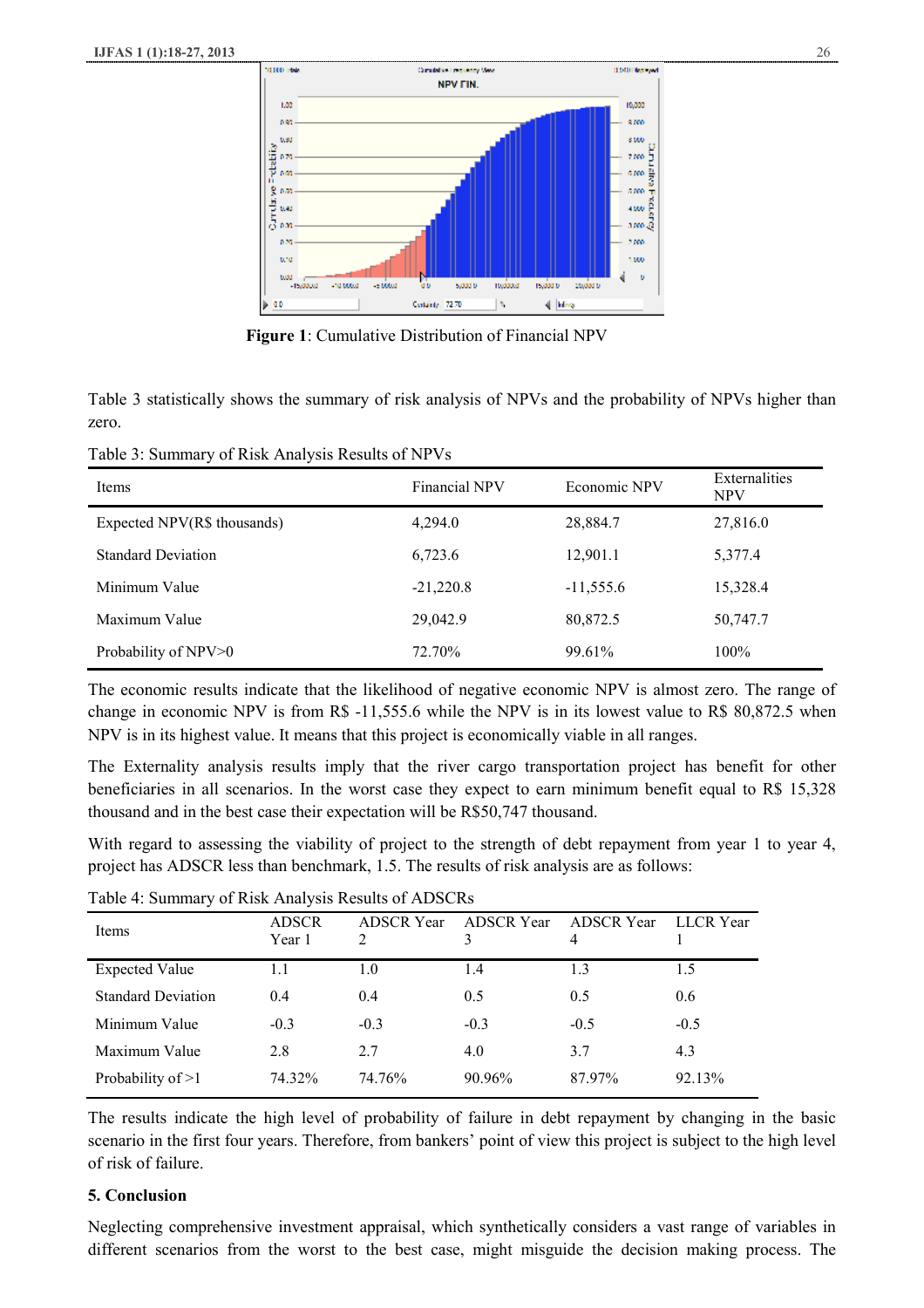application of cost benefit analysis based on the integrated investment appraisal model designed by Harberger and Jenkins (2002) on RCTC indicates that although this project helps to enhance the wellbeing of the society and benefits the third parties, it needs some revision in order to be more attractive for investors and creditors. For example, this project is highly leveraged, which makes it risky for both owners and bankers. From the owners' perspective, despite the fact that project is subject to generating financial NPV equal to R\$4,294, the outcomes are very sensitive to the small changes in price. As the results show, the probability of having negative financial NPV is 27.3%. On the other hand, having a high level of leverage will put some restrictions on their investments, capital use and dividends in critical situations. The high debt to equity ratio is also vulnerable to the high level of insolvency, illiquidity and bankruptcy risk. The impact of the high debt to equity ratio also affects the bankers. From the bankers' perspective, the first issue is the key ratios that show the financial strength of the company as well as the availability of project to the repayment of its debt obligations. However, the results of risk analysis imply that the moderate variation in operating income can cause financial trouble for the project. The results of risk analysis shows that the likelihood of having ADSCR less than one in the first and second year of implementing the project is 74.32% and 74.76% respectively. This can pose a significant risk especially if a firm forecasts future sales incorrectly.

The economic analysis results also indicate that undertaking the project will generate net economic benefit equal to R\$ 28,884.7 for the whole society. The distribution analysis results imply that benefit will be shared between the government, R\$26,857.1, and other externalities such as labors, R\$ 2,027.6. Therefore, based on the results of the integrated analysis, establishing the River Cargo Transportation Company under the present financing structure is not recommended. However, it will make sense for financial institution and the sponsors of the project to revise the financing structure and use a healthy capital structure that reflects a low level of debt and a corresponding high level of equity to mitigate the risk of uncertainty of debt repayment. They also need to embed some risk management strategies associated with mitigating the risk of price volatility based on future objectives and the performance of the project.

### **References**

Akalu, M. & Turner, R. (2001). *Investment Appraisal Process: A Case of Chemical Companie*. Retrieved from http://repub.eur.nl/res/pub/141/erimrs20020109141842.pdf

Bahrami, M. (2011). *Investment Appraisal of a River Cargo Transportation Company in Brazil.* Unpublished master's thesis, Eastern Mediterranean University.

Belli, P., Anderson, J., Barnum, H., Dixon, J., & Tan, J.P. (1998). *Handbook on Economic Analysis of Investment Operations*. Operational Core Services Network, Learning and Leadership Center / World Bank, Washington, DC.

Belli. P. et al. (2001). *Economic Analysis of Investment Operations: Analytical Tools and Practical Applications*. The World Bank Washington, D.C.

Chang, J. J. Al-Hassan, A., Muhlbauer, E.N.P. (1997). *River Transportation Company*. Retrieved from Harward Business School, Institute for International Development.

Costa, R. F. & Parr Rosson, C. (2007). *Improving Transportation Infrastructure in Brazil*: An Analysis Using Spatial Equilibrium Model on the World Soybean Market.

Caixeta-Filho, J. V. (2003). *Transportation and Logistics in Brazilian Agriculture. Paper Presented at the Panel "Brazil*: Competition in Global Markets" of the Agricultural Outlook Forum, Santos.

*Economy of Brazil*. (n.d). Retrieved from http://en.wikipedia.org/wiki/Economy\_of\_Brazil

Fuller, S. et al. (2002). Transportation Developments in South America and Their Affect on International Agricultural Competitiveness. *A1B55-Agricultural Transportation Task Force*. Retrieved from www.ltrc.lsu.edu/TRB\_82/TRB2003-000883.pdf